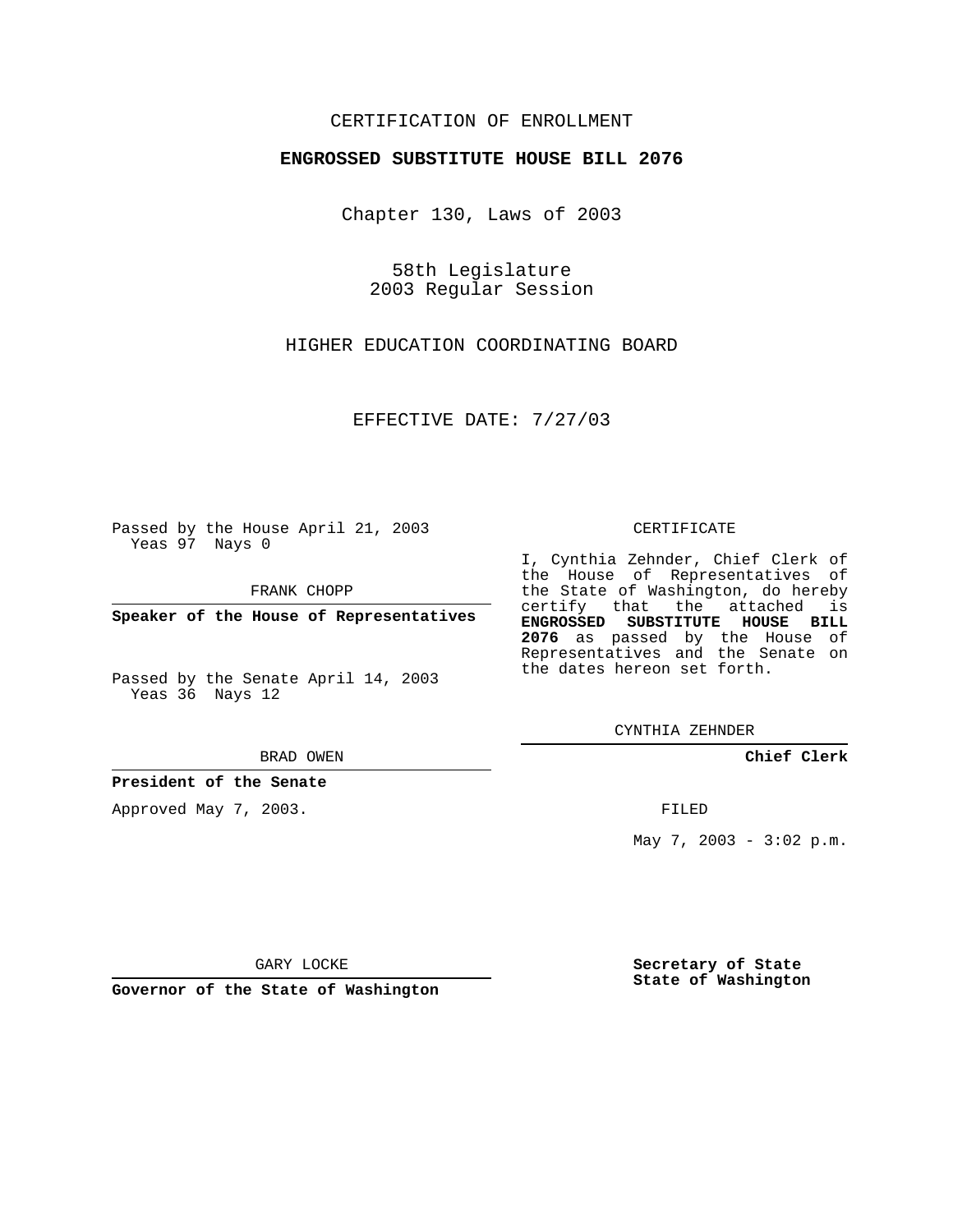# **ENGROSSED SUBSTITUTE HOUSE BILL 2076** \_\_\_\_\_\_\_\_\_\_\_\_\_\_\_\_\_\_\_\_\_\_\_\_\_\_\_\_\_\_\_\_\_\_\_\_\_\_\_\_\_\_\_\_\_

\_\_\_\_\_\_\_\_\_\_\_\_\_\_\_\_\_\_\_\_\_\_\_\_\_\_\_\_\_\_\_\_\_\_\_\_\_\_\_\_\_\_\_\_\_

AS AMENDED BY THE SENATE

Passed Legislature - 2003 Regular Session

# **State of Washington 58th Legislature 2003 Regular Session**

**By** House Committee on Higher Education (originally sponsored by Representatives Kenney, Cox, Fromhold, Chase, Miloscia, Conway, Berkey, Upthegrove, Moeller, Wood and Schual-Berke)

READ FIRST TIME 03/05/03.

 AN ACT Relating to roles and responsibilities of the higher education coordinating board; amending RCW 28B.80.330, 28B.80.340, 28B.80.610, and 28B.50.090; adding a new section to chapter 28B.80 RCW; creating new sections; and providing an expiration date.

BE IT ENACTED BY THE LEGISLATURE OF THE STATE OF WASHINGTON:

NEW SECTION. **Sec. 1.** (1) The legislature finds that:

 (a) At the time the higher education coordinating board was created in 1985, the legislature wanted a board with a comprehensive mission that included planning, budget and program review authority, and program administration;

 (b) Since its creation, the board has achieved numerous accomplishments, including proposals leading to creation of the branch campus system, and has made access and affordability of higher education a consistent priority;

 (c) However, higher education in Washington state is currently at a crossroads. Demographic, economic, and technological changes present new and daunting challenges for the state and its institutions of higher education. As the state looks forward to the future, the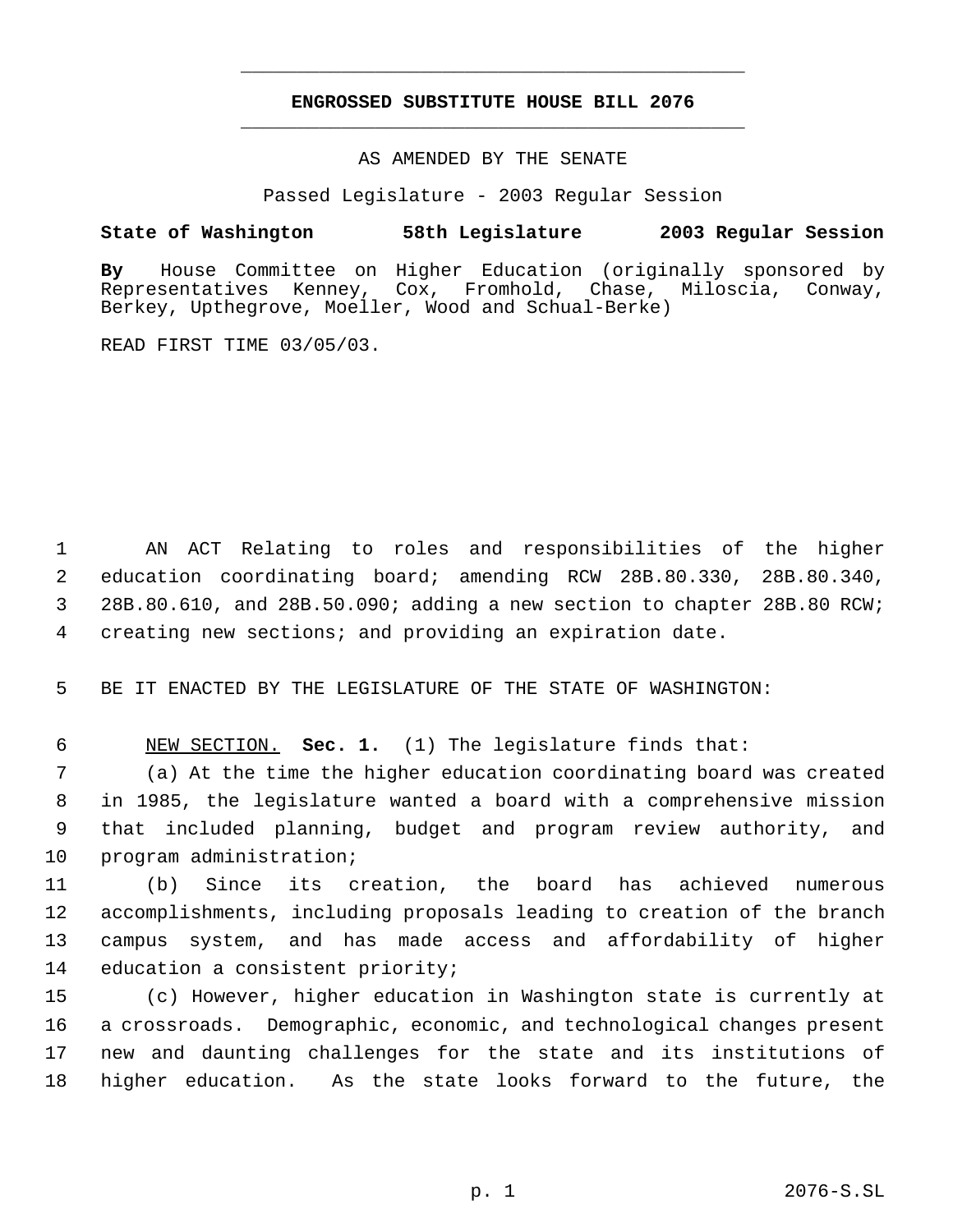legislature, the governor, and institutions need a common strategic vision to guide planning and decision making.

 (2) Therefore, it is the legislature's intent to reaffirm and strengthen the strategic planning role of the higher education coordinating board. It is also the legislature's intent to examine options for reassigning or altering other roles and responsibilities to enable the board to place priority and focus on planning and coordination.

 NEW SECTION. **Sec. 2.** A new section is added to chapter 28B.80 RCW to read as follows:

 (1) The board shall develop a statewide strategic master plan for higher education that proposes a vision and identifies goals and priorities for the system of higher education in Washington state. The board shall also specify strategies for maintaining and expanding access, affordability, quality, efficiency, and accountability among the various institutions of higher education.

 (2) In developing the statewide strategic master plan for higher education, the board shall collaborate with the four-year institutions of higher education including the council of presidents, the community and technical college system, and, when appropriate, the work force training and education coordinating board, the superintendent of public instruction, and the independent higher education institutions. The board shall also seek input from students, faculty organizations, community and business leaders in the state, members of the legislature, and the governor.

 (3) As a foundation for the statewide strategic master plan for higher education, the board shall develop and establish role and mission statements for each of the four-year institutions of higher education and the community and technical college system. The board shall determine whether certain major lines of study or types of degrees, including applied degrees or research-oriented degrees, shall be assigned uniquely to some institutions or institutional sectors in order to create centers of excellence that focus resources and expertise.

 (4) In assessing needs of the state's higher education system, the board may consider and analyze the following information: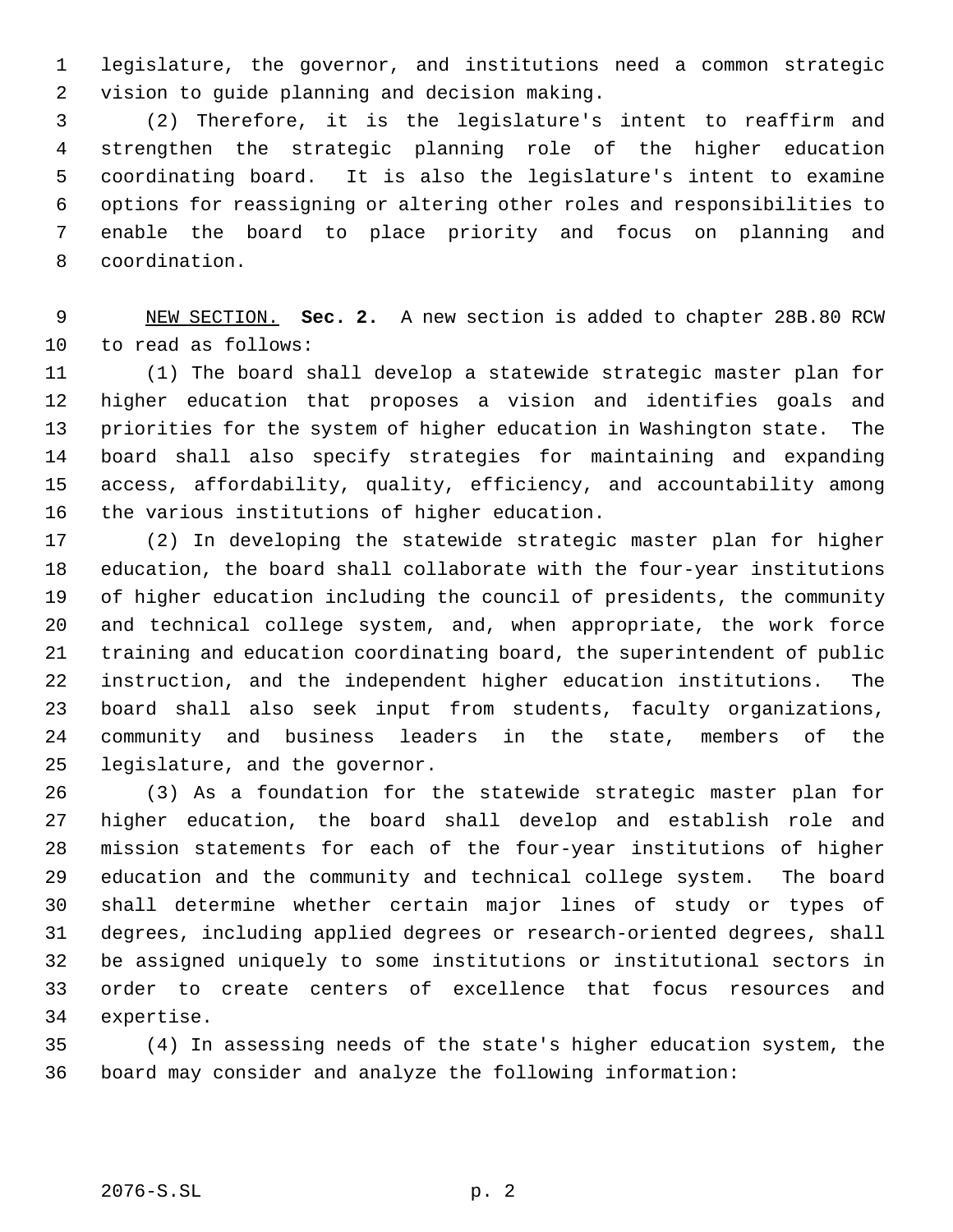(a) Demographic, social, economic, and technological trends and 2 their impact on service delivery;

 (b) The changing ethnic composition of the population and the special needs arising from those trends;

(c) Business and industrial needs for a skilled work force;

(d) College attendance, retention, transfer, and dropout rates;

 (e) Needs and demands for basic and continuing education and opportunities for lifelong learning by individuals of all age groups; and

 (f) Needs and demands for access to higher education by placebound students and individuals in heavily populated areas underserved by public institutions.

 (5) The statewide strategic master plan for higher education shall include, but not be limited to, the following:

 (a) Recommendations based on enrollment forecasts and analysis of data about demand for higher education, and policies and actions to meet those needs;

 (b) State or regional priorities for new or expanded degree programs or off-campus programs, including what models of service delivery may be most cost-effective;

 (c) Recommended policies or actions to improve the efficiency of student transfer and graduation or completion;

 (d) State or regional priorities for addressing needs in high- demand fields where enrollment access is limited and employers are experiencing difficulty finding enough qualified graduates to fill job openings;

(e) Recommended tuition and fees policies and levels; and

(f) Priorities and recommendations on financial aid.

 (6) The board shall present the vision, goals, priorities, and strategies in the statewide strategic master plan for higher education in a way that provides guidance for institutions, the governor, and the legislature to make further decisions regarding institution-level plans, policies, legislation, and operating and capital funding for higher education. In the statewide strategic master plan for higher education, the board shall recommend specific actions to be taken and identify measurable performance indicators and benchmarks for gauging progress toward achieving the goals and priorities.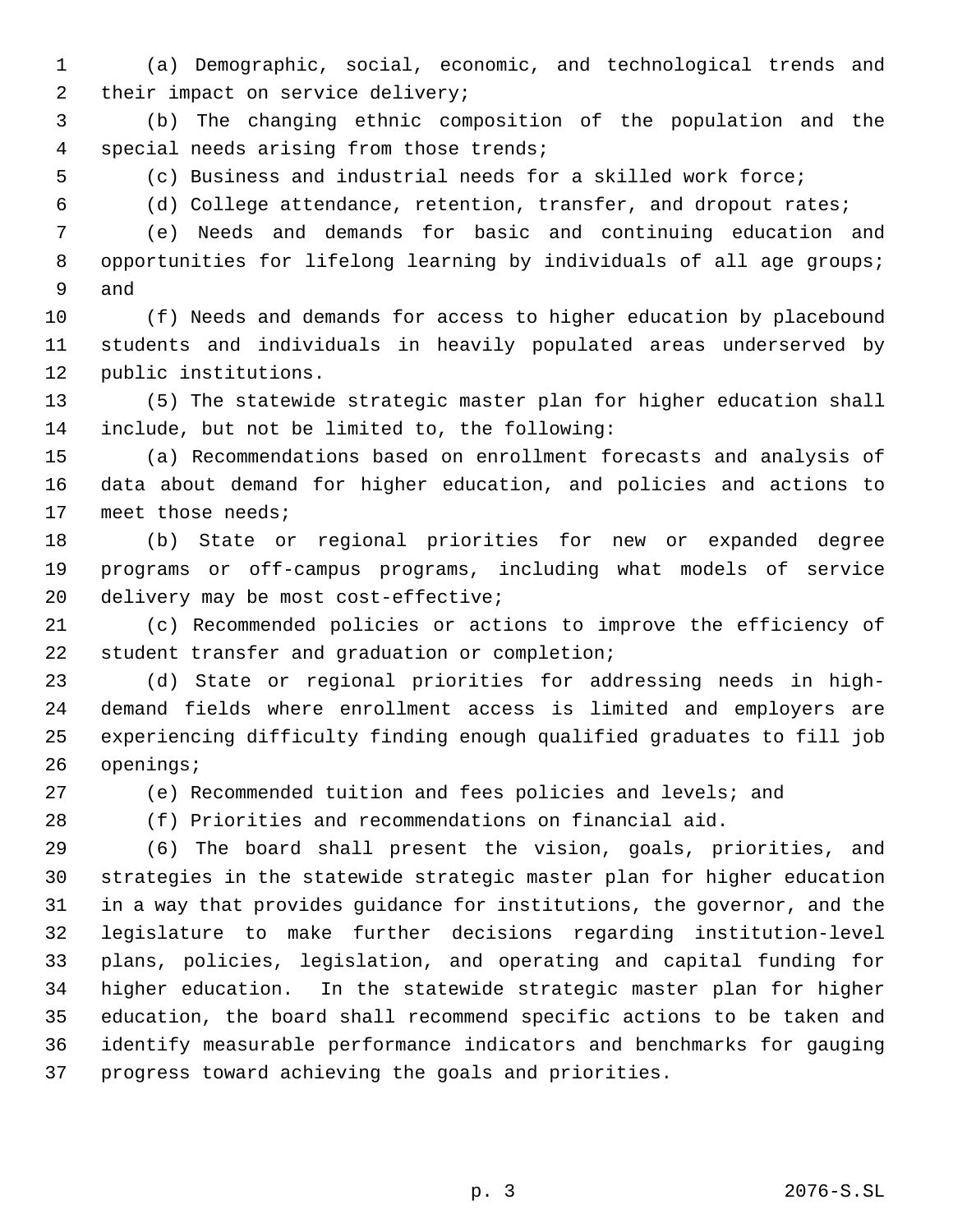(7) Every four years by December 15th, beginning December 15, 2003, the board shall submit an interim statewide strategic master plan for higher education to the governor and the legislature. The interim plan shall reflect the expectations and policy directions of the legislative higher education and fiscal committees, and shall provide a timely and relevant framework for the development of future budgets and policy proposals. The legislature shall, by concurrent resolution, approve or recommend changes to the interim plan, following public hearings. The board shall submit the final plan, incorporating legislative changes, to the governor and the legislature by June of the year in which the legislature approves the concurrent resolution. The plan shall then become state higher education policy unless legislation is enacted to alter the policies set forth in the plan.

 **Sec. 3.** RCW 28B.80.330 and 1997 c 369 s 10 are each amended to read as follows:

 The board shall perform the following planning duties in 17 consultation with the four-year institutions including the council of 18 presidents, the community and technical college system, and when appropriate the work force training and education coordinating board, the superintendent of public instruction, and the independent higher educational institutions:

22 (1) ((Develop and establish role and mission statements for each of the four-year institutions and for the community and technical college 24 system;

25  $(2)$  Identify the state's higher education goals, objectives, and 26 priorities;

 (3) Prepare a comprehensive master plan which includes but is not 28 <del>limited to:</del>

 $(a)$  Assessments of the state's higher education needs. These assessments may include, but are not limited to: The basic and continuing needs of various age groups; business and industrial needs for a skilled work force; analyses of demographic, social, and economic trends; consideration of the changing ethnic composition of the population and the special needs arising from such trends; college attendance, retention, and dropout rates, and the needs of recent high school graduates and placebound adults. The board should consider the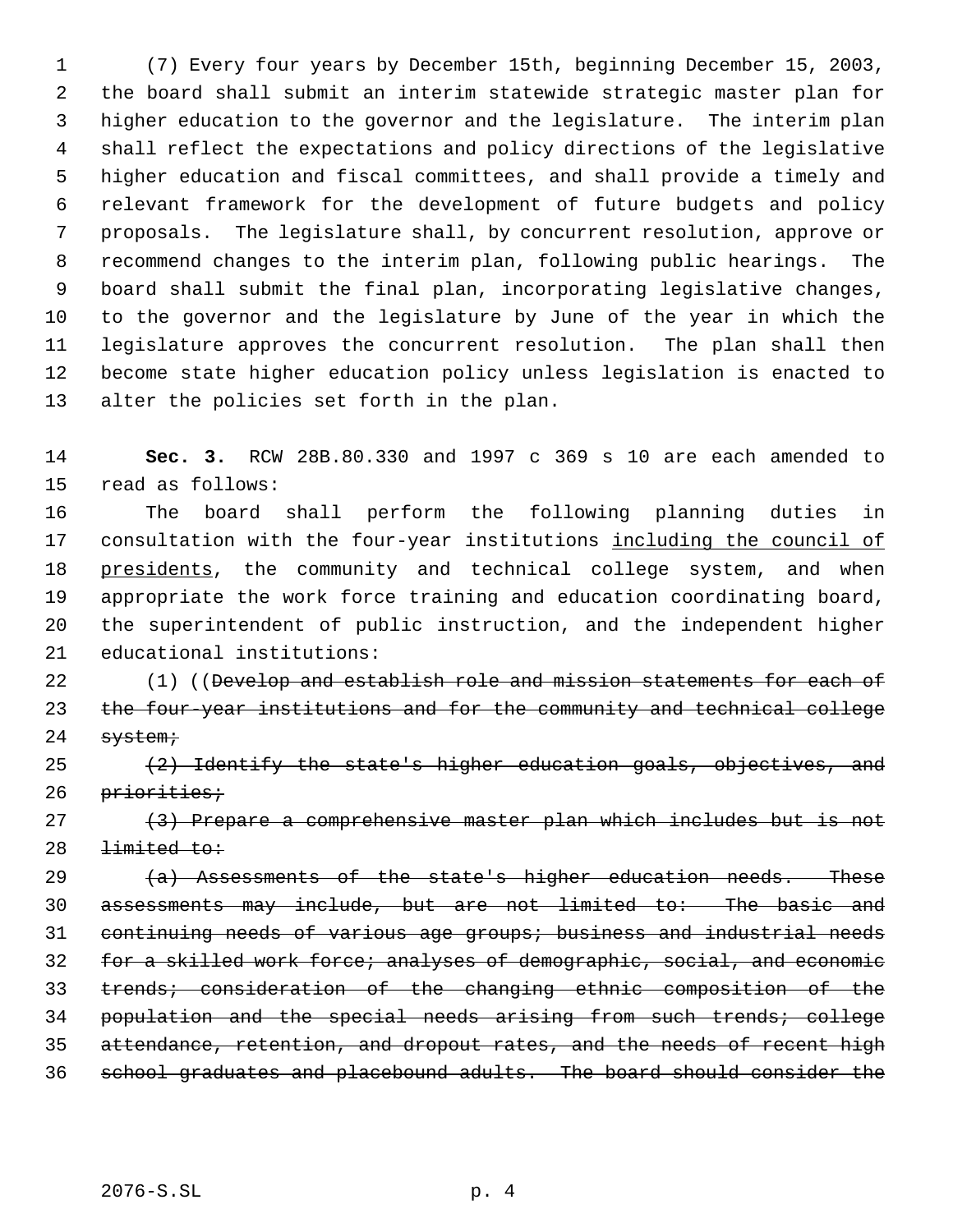1 needs of residents of all geographic regions, but its initial 2 priorities should be applied to heavily populated areas underserved by 3 public institutions;

 4 (b) Recommendations on enrollment and other policies and actions to 5 meet those needs;

 6 (c) Guidelines for continuing education, adult education, public 7 service, and other higher education programs;

8 (d) Mechanisms through which the state's higher education system 9 can meet the needs of employers hiring for industrial projects of 10 statewide significance.

11 The initial plan shall be submitted to the governor and the 12 legislature by December 1, 1987. Comments on the plan from the board's 13 advisory committees and the institutions shall be submitted with the 14 plan.

15 The plan shall be updated every four years, and presented to the 16 governor and the appropriate legislative policy committees. Following 17 public hearings, the legislature shall, by concurrent resolution, 18 approve or recommend changes to the initial plan, and the updates. The 19 plan shall then become state higher education policy unless legislation 20 is enacted to alter the policies set forth in the plan;

21  $(4)$ )) Review, evaluate, and make recommendations on operating and 22 capital budget requests from four-year institutions and the community 23 and technical college system, based on ((the elements outlined in 24 subsections  $(1)$ ,  $(2)$ , and  $(3)$  of this section, and on)) how the budget 25 requests align with and implement the statewide strategic master plan 26 for higher education under section 2 of this act.

27 (a) By December of each odd-numbered year, the board shall 28 distribute guidelines which outline the board's fiscal priorities( $(-$ 29 These quidelines shall be distributed)) to the institutions and the 30 state board for community and technical colleges ((board by December of 31 each odd-numbered year)). The institutions and the state board for 32 community and technical colleges ((board)) shall submit an outline of 33 their proposed budgets, identifying major components, to the board no 34 later than August 1st of each even-numbered year. The board shall 35 submit recommendations on the proposed budgets and on the board's 36 budget priorities to the office of financial management before November 37 1st of each even-numbered year, and to the legislature by January 1st 38 of each odd-numbered year;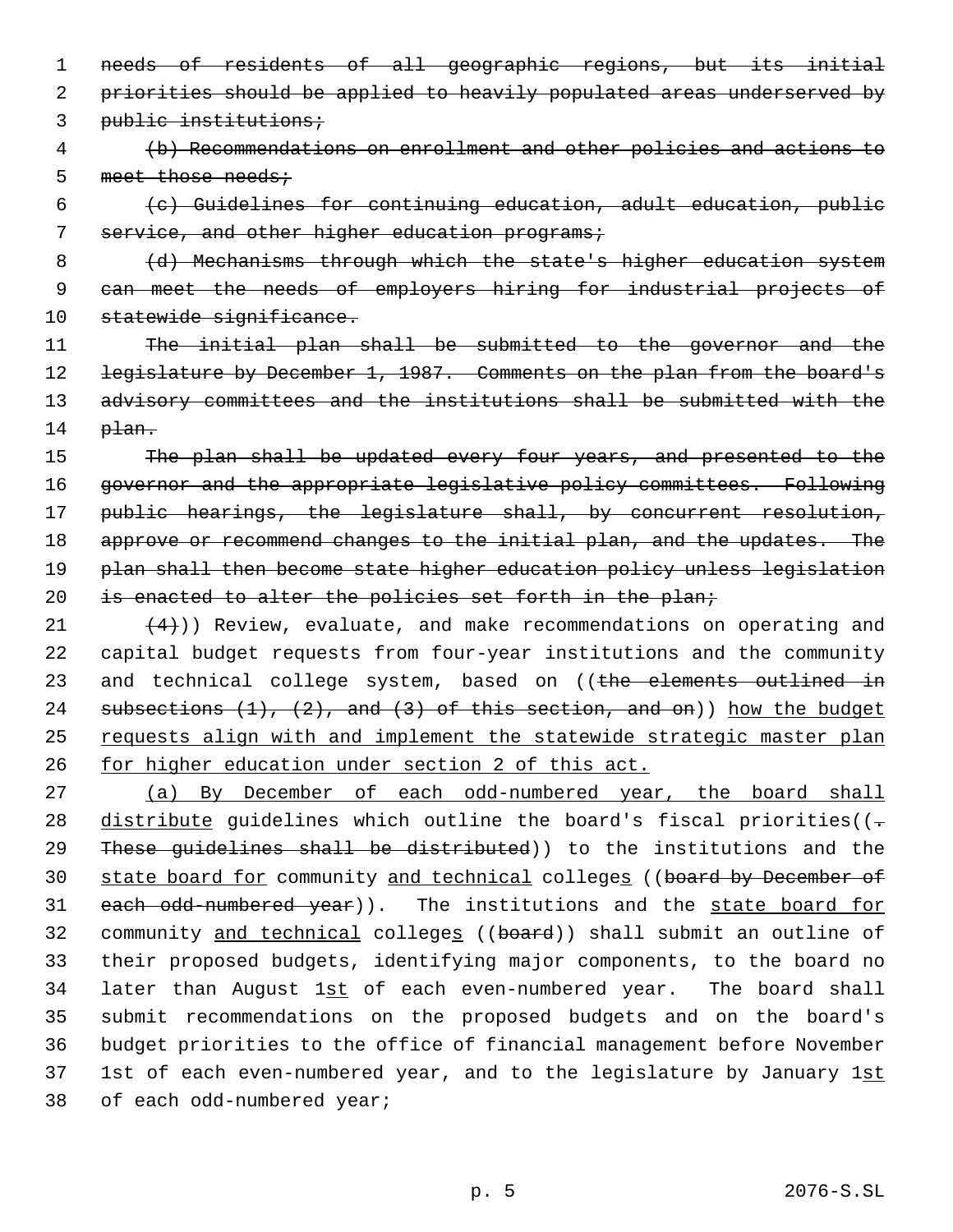$((+5))$  (b) Institutions and the state board for community and technical colleges shall submit any supplemental budget requests and revisions to the board at the same time they are submitted to the office of financial management. The board shall submit recommendations on the proposed supplemental budget requests to the office of financial management by November 1st and to the legislature by January 1st;

7  $((\{6\})$  (2) Recommend legislation affecting higher education;

8 (( $\{7\}$  Recommend tuition and fees policies and levels based on 9 comparisons with peer institutions;

10 (8) Establish priorities and develop recommendations on financial 11 aid based on comparisons with peer institutions;

 $(12 \t (+9))$  (3) Prepare recommendations on merging or closing 13 institutions; and

14 ( $(\overline{(40)})$ ) (4) Develop criteria for identifying the need for new 15 baccalaureate institutions.

16 **Sec. 4.** RCW 28B.80.340 and 1985 c 370 s 5 are each amended to read 17 as follows:

18 (1) The board shall perform the following program responsibilities, 19 in consultation with the institutions and with other interested 20 agencies and individuals:

21 ( $(\overline{+1})$ ) (a) Approve the creation of any new degree programs at the 22 four-year institutions and prepare fiscal notes on any such programs;

23  $((+2))$  (b) Review, evaluate, and make recommendations for the 24 modification, consolidation, initiation, or elimination of on-campus 25 programs, at the four-year institutions;

26 ( $(\langle 3 \rangle)$ ) (c) Review and evaluate and approve, modify, consolidate, 27 initiate, or eliminate off-campus programs at the four-year 28 institutions;

29  $((+4))$   $(d)$  Approve, and adopt guidelines for, higher education 30 centers and consortia;

 $31$  ( $(\overline{(+5)})$ ) (e) Approve purchase or lease of major off-campus 32 facilities for the four-year institutions and the community colleges;

33 ( $(\overline{6})$ ) (f) Establish campus service areas and define on-campus and 34 off-campus activities and major facilities; and

35  $((+7)$ ) (q) Approve contracts for off-campus educational programs 36 initiated by the state's four-year institutions individually, in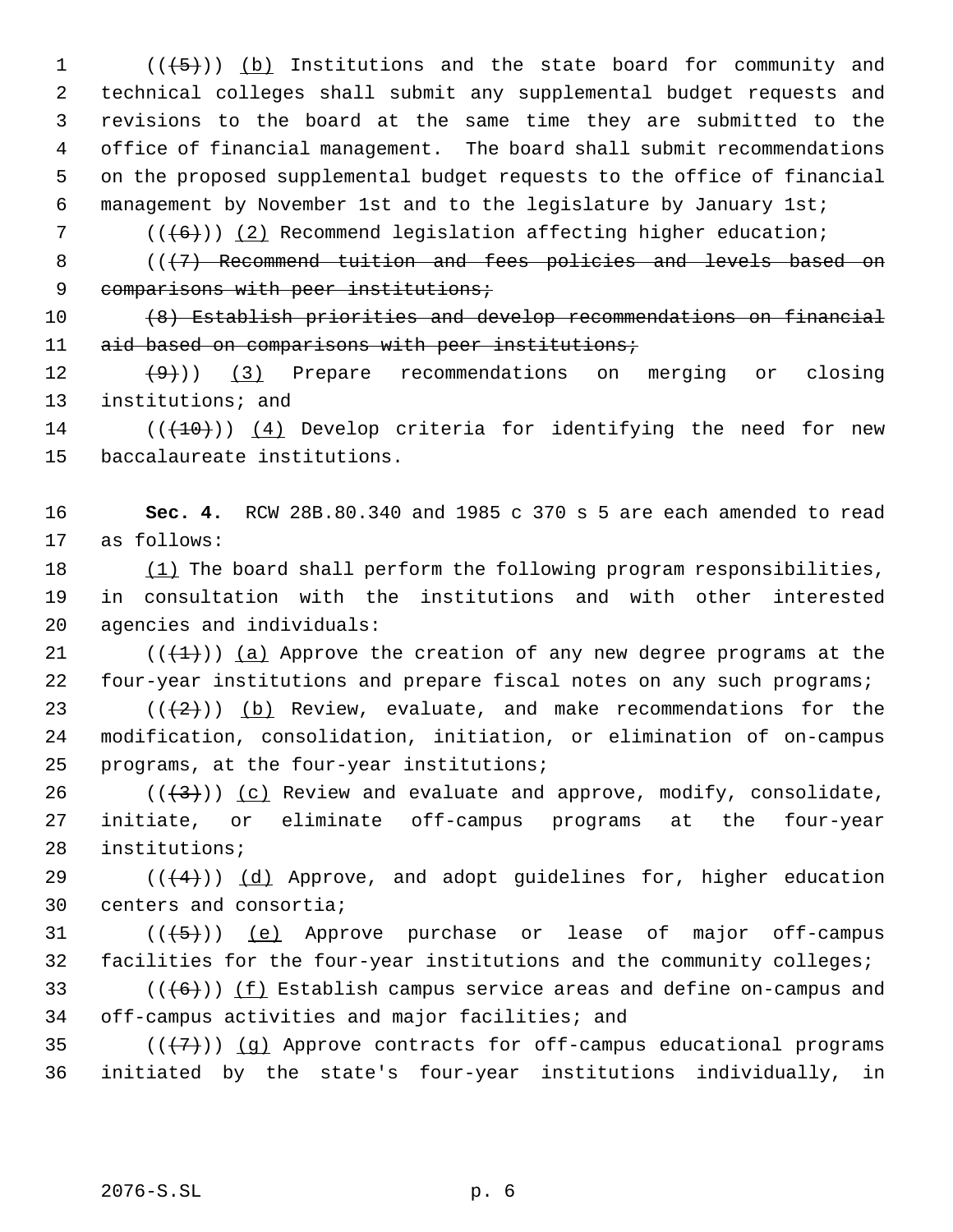concert with other public institutions, or with independent institutions.

 (2) In performing its responsibilities under this section, the board shall consider, and require institutions to demonstrate, how the proposals align with or implement the statewide strategic master plan for higher education under section 2 of this act. The board shall also develop clear guidelines and objective decision-making criteria regarding approval of proposals under this section.

 **Sec. 5.** RCW 28B.80.610 and 1993 c 363 s 2 are each amended to read as follows:

 (1) At the local level, the higher education institutional responsibilities include but are not limited to:

13 (a) Development and provision of strategic plans ((under the 14 guidelines established by the higher education coordinating board)) 15 that implement the vision, goals, priorities, and strategies within the statewide strategic master plan for higher education under section 2 of this act based on the institution's role and mission. Institutional strategic plans shall also contain measurable performance indicators 19 and benchmarks for gauging progress toward achieving the goals and priorities. In developing their strategic plans, the research universities shall consider the feasibility of significantly increasing 22 the number of evening graduate classes;

 (b) For the four-year institutions of higher education, timely provision of information required by the higher education coordinating board to report to the governor, the legislature, and the citizens;

 (c) Provision of local student financial aid delivery systems to achieve both statewide goals and institutional objectives in concert with statewide policy; and

 (d) Operating as efficiently as feasible within institutional missions and goals.

 (2) At the state level, the higher education coordinating board shall be responsible for:

 (a) ((Delineation and coordination of)) Ensuring that strategic 34 plans to be prepared by the institutions are aligned with and implement the statewide strategic master plan for higher education under section 2 of this act and periodically monitoring institutions' progress toward 37 achieving the goals and priorities within their plans;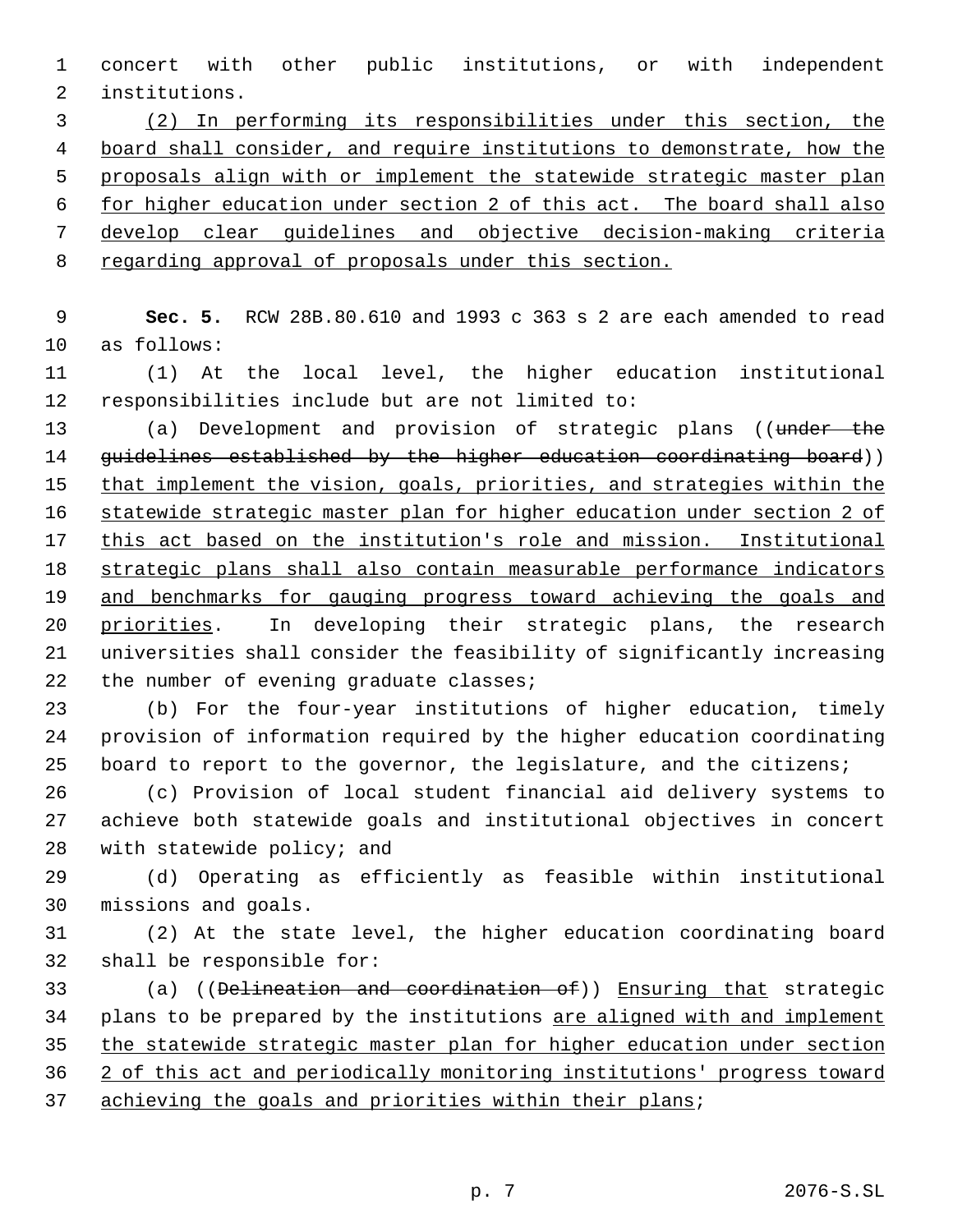(b) Preparation of reports to the governor, the legislature, and the citizens on program accomplishments and use of resources by the institutions;

 (c) Administration and policy implementation for statewide student financial aid programs; and

 (d) Assistance to institutions in improving operational efficiency through measures that include periodic review of program efficiencies.

 (3) At the state level, on behalf of community colleges and technical colleges, the state board for community and technical 10 colleges shall coordinate and report on the system's strategic plans, 11 including reporting on the system's progress toward achieving the 12 statewide goals and priorities within its plan, and shall provide any information required of its colleges by the higher education coordinating board.

 **Sec. 6.** RCW 28B.50.090 and 1991 c 238 s 33 are each amended to read as follows:

 The college board shall have general supervision and control over the state system of community and technical colleges. In addition to the other powers and duties imposed upon the college board by this chapter, the college board shall be charged with the following powers, duties and responsibilities:

 (1) Review the budgets prepared by the boards of trustees, prepare a single budget for the support of the state system of community and technical colleges and adult education, and submit this budget to the governor as provided in RCW 43.88.090;

 (2) Establish guidelines for the disbursement of funds; and receive and disburse such funds for adult education and maintenance and operation and capital support of the college districts in conformance with the state and district budgets, and in conformance with chapter 43.88 RCW;

(3) Ensure, through the full use of its authority:

 (a) That each college district shall offer thoroughly comprehensive educational, training and service programs to meet the needs of both the communities and students served by combining high standards of excellence in academic transfer courses; realistic and practical courses in occupational education, both graded and ungraded; and community services of an educational, cultural, and recreational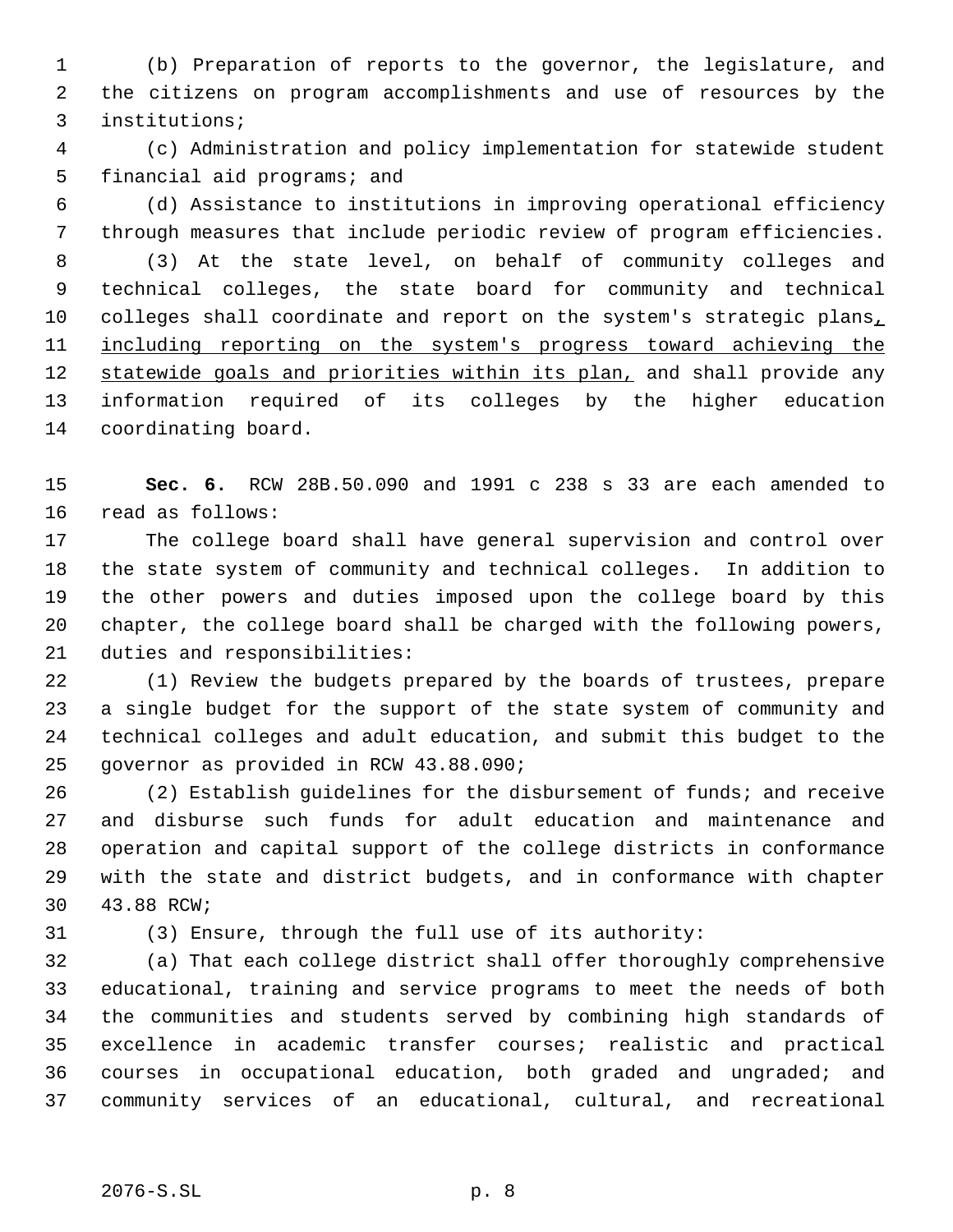nature; and adult education, including basic skills and general, family, and work force literacy programs and services. However, technical colleges, and college districts containing only technical colleges, shall maintain programs solely for occupational education, basic skills, and literacy purposes. For as long as a need exists, technical colleges may continue those programs, activities, and services they offered during the twelve-month period preceding May 17, 1991;

 (b) That each college district shall maintain an open-door policy, to the end that no student will be denied admission because of the location of the student's residence or because of the student's educational background or ability; that, insofar as is practical in the judgment of the college board, curriculum offerings will be provided to meet the educational and training needs of the community generally and the students thereof; and that all students, regardless of their differing courses of study, will be considered, known and recognized equally as members of the student body: PROVIDED, That the administrative officers of a community or technical college may deny admission to a prospective student or attendance to an enrolled student if, in their judgment, the student would not be competent to profit from the curriculum offerings of the college, or would, by his or her presence or conduct, create a disruptive atmosphere within the college not consistent with the purposes of the institution. This subsection  $(3)(b)$  shall not apply to competency, conduct, or presence associated with a disability in a person twenty-one years of age or younger attending a technical college;

 (4) Prepare a comprehensive master plan for the development of community and technical college education and training in the state; and assist the office of financial management in the preparation of enrollment projections to support plans for providing adequate college facilities in all areas of the state. The master plan shall include implementation of the vision, goals, priorities, and strategies in the statewide strategic master plan for higher education under section 2 of 34 this act based on the community and technical college system's role and mission. The master plan shall also contain measurable performance indicators and benchmarks for gauging progress toward achieving the goals and priorities;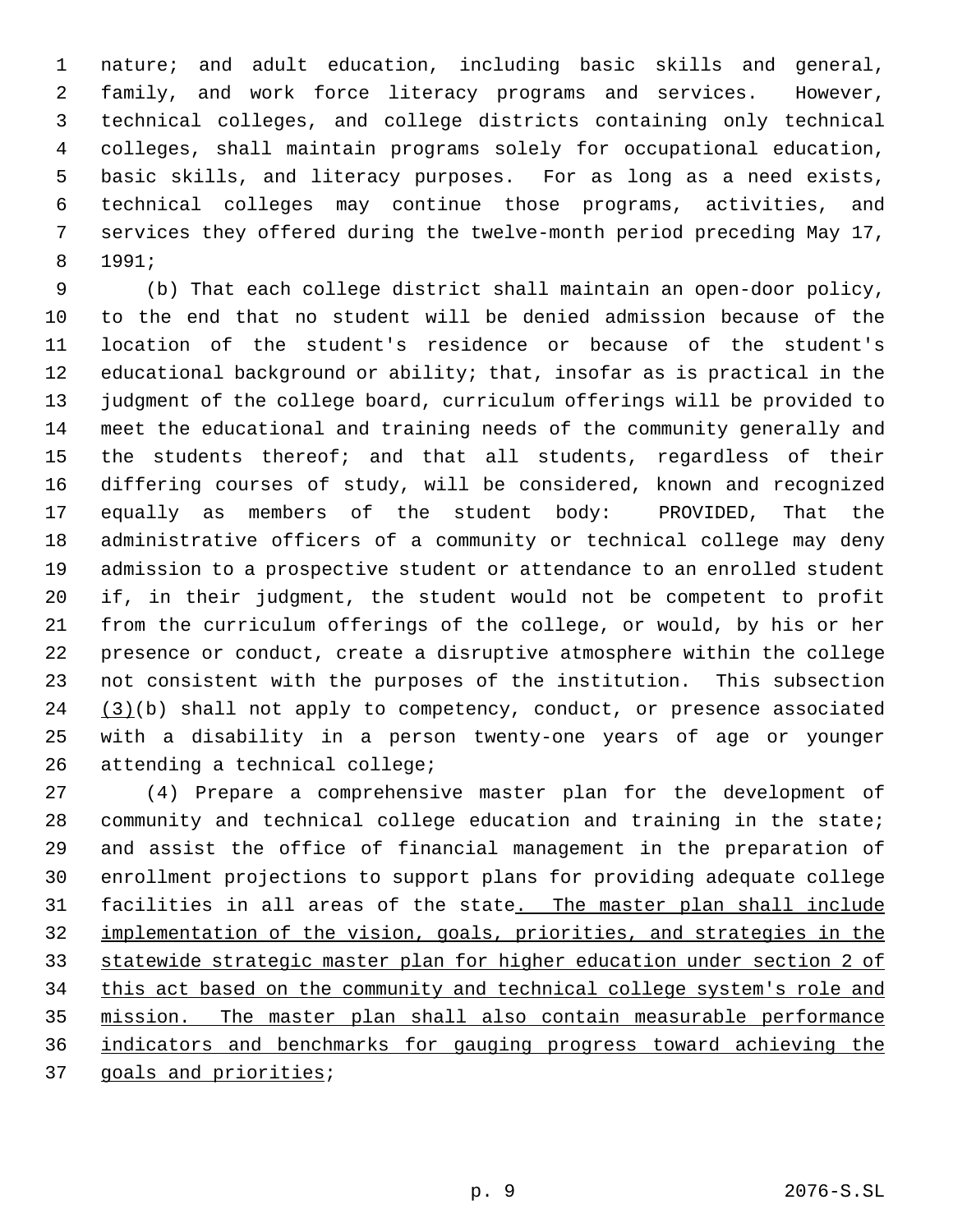(5) Define and administer criteria and guidelines for the establishment of new community and technical colleges or campuses within the existing districts;

 (6) Establish criteria and procedures for modifying district boundary lines consistent with the purposes set forth in RCW 28B.50.020 as now or hereafter amended and in accordance therewith make such changes as it deems advisable;

 (7) Establish minimum standards to govern the operation of the community and technical colleges with respect to:

 (a) Qualifications and credentials of instructional and key administrative personnel, except as otherwise provided in the state plan for vocational education,

 (b) Internal budgeting, accounting, auditing, and financial procedures as necessary to supplement the general requirements prescribed pursuant to chapter 43.88 RCW,

 (c) The content of the curriculums and other educational and training programs, and the requirement for degrees and certificates awarded by the colleges,

(d) Standard admission policies,

(e) Eligibility of courses to receive state fund support;

 (8) Establish and administer criteria and procedures for all capital construction including the establishment, installation, and expansion of facilities within the various college districts;

 (9) Encourage innovation in the development of new educational and training programs and instructional methods; coordinate research 26 efforts to this end; and disseminate the findings thereof;

 (10) Exercise any other powers, duties and responsibilities necessary to carry out the purposes of this chapter;

 (11) Authorize the various community and technical colleges to offer programs and courses in other districts when it determines that such action is consistent with the purposes set forth in RCW 28B.50.020 as now or hereafter amended;

 (12) Notwithstanding any other law or statute regarding the sale of state property, sell or exchange and convey any or all interest in any community and technical college real and personal property, except such property as is received by a college district in accordance with RCW 28B.50.140(8), when it determines that such property is surplus or that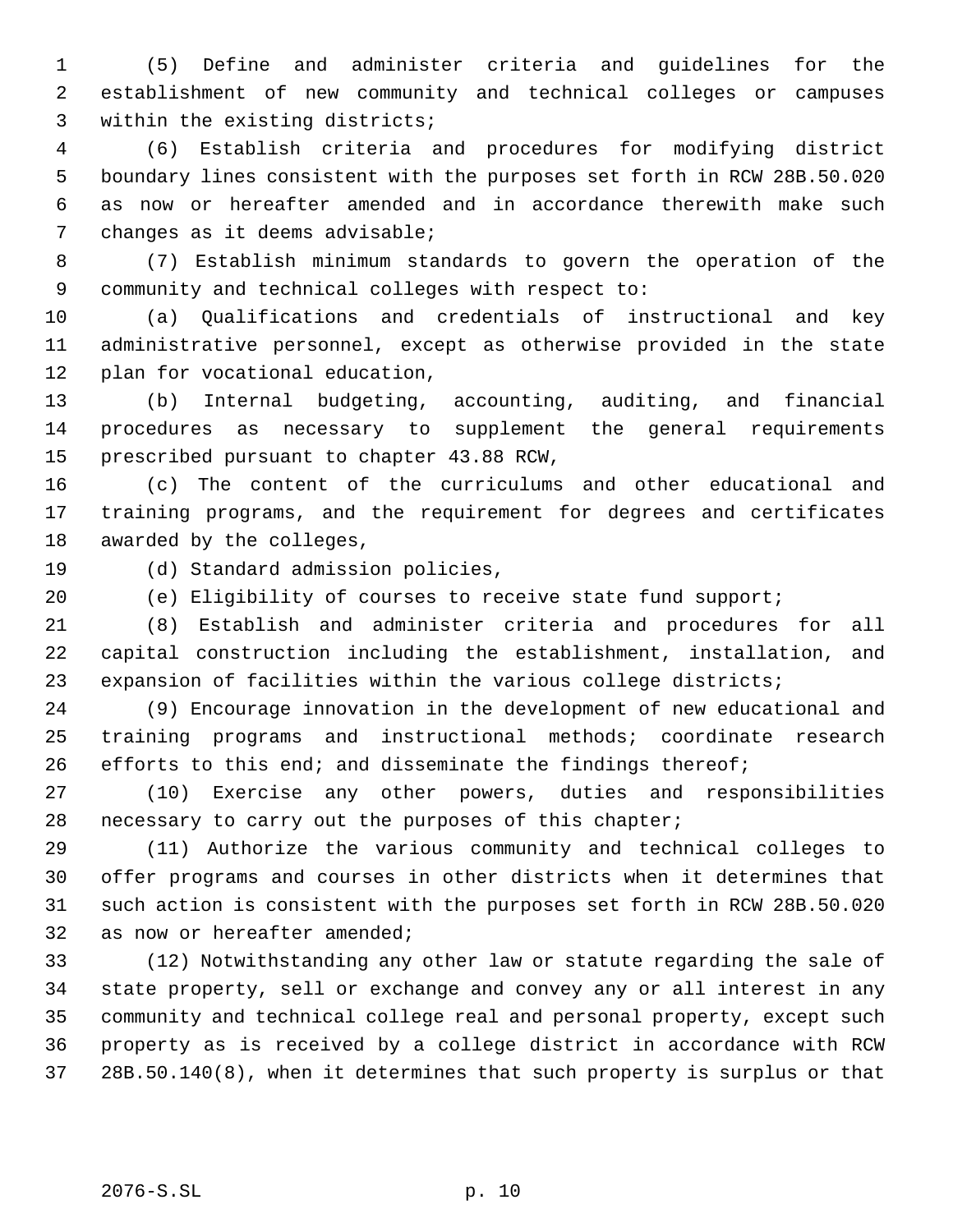such a sale or exchange is in the best interests of the community and technical college system;

 (13) In order that the treasurer for the state board for community and technical colleges appointed in accordance with RCW 28B.50.085 may make vendor payments, the state treasurer will honor warrants drawn by the state board providing for an initial advance on July 1, 1982, of the current biennium and on July 1 of each succeeding biennium from the state general fund in an amount equal to twenty-four percent of the average monthly allotment for such budgeted biennium expenditures for the state board for community and technical colleges as certified by the office of financial management; and at the conclusion of such initial month and for each succeeding month of any biennium, the state treasurer will reimburse expenditures incurred and reported monthly by the state board treasurer in accordance with chapter 43.88 RCW: PROVIDED, That the reimbursement to the state board for actual expenditures incurred in the final month of each biennium shall be less the initial advance made in such biennium;

 (14) Notwithstanding the provisions of subsection (12) of this section, may receive such gifts, grants, conveyances, devises, and bequests of real or personal property from private sources as may be made from time to time, in trust or otherwise, whenever the terms and conditions thereof will aid in carrying out the community and technical college programs and may sell, lease or exchange, invest or expend the same or the proceeds, rents, profits and income thereof according to the terms and conditions thereof; and adopt regulations to govern the receipt and expenditure of the proceeds, rents, profits and income thereof;

(15) The college board shall have the power of eminent domain;

 (16) Provide general supervision over the state's technical colleges. The president of each technical college shall report directly to the director of the state board for community and technical colleges, or the director's designee, until local control is assumed by a new or existing board of trustees as appropriate, except that a college president shall have authority over program decisions of his or her college until the establishment of a board of trustees for that college. The directors of the vocational-technical institutes on March 1, 1991, shall be designated as the presidents of the new technical colleges.